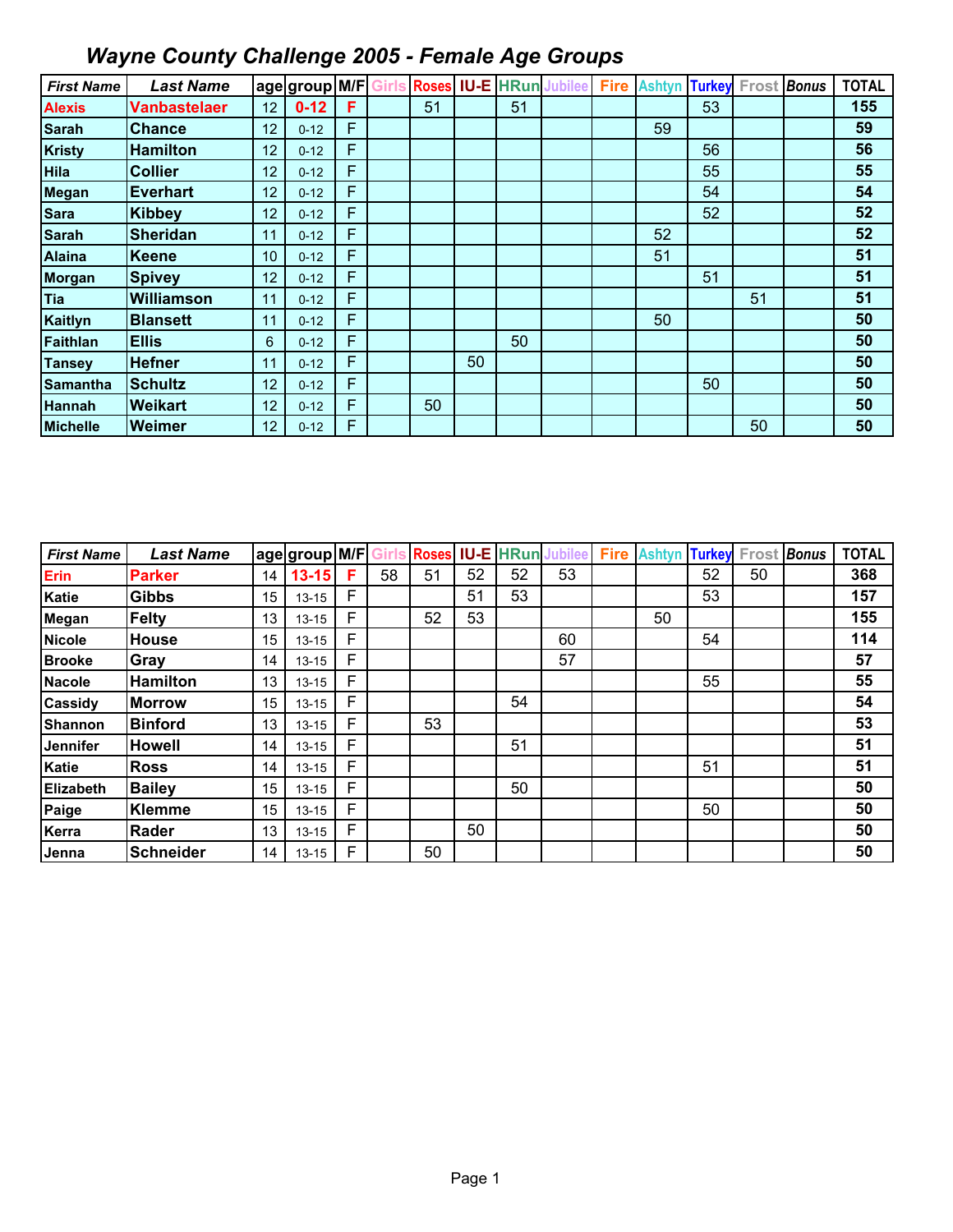|                       | <b>rrayile County Challenge 2000 - I emale Age Groups</b> |          |                           |                               |    |     |    |    |                                             |             |               |    |                           |              |
|-----------------------|-----------------------------------------------------------|----------|---------------------------|-------------------------------|----|-----|----|----|---------------------------------------------|-------------|---------------|----|---------------------------|--------------|
| <b>First Name</b>     | <b>Last Name</b>                                          |          | age group M/F Girls Roses |                               |    |     |    |    | <b>IU-E HRun Jubilee</b>                    | <b>Fire</b> | <b>Ashtyn</b> |    | <b>Turkey Frost Bonus</b> | <b>TOTAL</b> |
| <b>Annie</b>          | <b>Reihman</b>                                            | 16       | $16 - 18$                 | F                             |    | 70  | 70 | 77 |                                             |             |               | 55 | 54                        | 326          |
| <b>Heather</b>        | <b>Johnson</b>                                            | 18       | $16 - 18$                 | F                             |    | 52  |    |    |                                             | 50          |               | 53 | 52                        | 207          |
| <b>Caroline</b>       | Cox                                                       | 18       | $16 - 18$                 | F                             |    | 57  |    | 65 |                                             |             |               |    | 53                        | 175          |
| <b>Alysha</b>         | <b>Davis</b>                                              | 16       | $16 - 18$                 | F                             |    | 58  |    |    |                                             |             |               | 98 |                           | 156          |
| Kara                  | <b>Kanorr</b>                                             | 16       | $16 - 18$                 | F                             |    | 55  | 51 |    |                                             |             |               |    |                           | 106          |
| Jessica               | <b>Shuck</b>                                              | 16       | $16 - 18$                 | F                             |    |     |    |    |                                             |             |               | 54 | 51                        | 105          |
| Jenna                 | <b>Fields</b>                                             | 17       | $16 - 18$                 | F                             |    | 50  |    | 51 |                                             |             |               |    |                           | 101          |
| <b>Ashley</b>         | Varner                                                    | 17       | $16 - 18$                 | F                             |    |     |    |    |                                             |             |               | 51 | 50                        | 101          |
| <b>Katie</b>          | <b>Jenkins</b>                                            | 17       | $16 - 18$                 | F                             |    | 56  |    |    |                                             |             |               |    |                           | 56           |
| <b>Christina</b>      | <b>Oberle</b>                                             | 18       | $16 - 18$                 | F                             |    | 54  |    |    |                                             |             |               |    |                           | 54           |
| Angel                 | <b>Butler</b>                                             | 16       | $16 - 18$                 | F                             |    | 53  |    |    |                                             |             |               |    |                           | 53           |
| <b>Samantha</b>       | <b>Herdrich</b>                                           | 18       | $16 - 18$                 | F                             |    |     |    | 53 |                                             |             |               |    |                           | 53           |
| Jesica                | <b>Hildebrand</b>                                         | 18       | $16 - 18$                 | F                             |    |     |    |    |                                             |             |               | 52 |                           | 52           |
| <b>Trish</b>          | <b>Tolen</b>                                              | 17       | $16 - 18$                 | F                             |    |     |    | 52 |                                             |             |               |    |                           | 52           |
| <b>Christine</b>      | Runyon                                                    | 16       | $16 - 18$                 | F                             |    | 51  |    |    |                                             |             |               |    |                           | 51           |
| Karli                 | <b>Elsrod</b>                                             | 18       | $16 - 18$                 | F                             |    |     |    |    |                                             |             |               | 50 |                           | 50           |
| <b>Charla</b>         | <b>Hefner</b>                                             | 16       | $16 - 18$                 | F                             |    |     | 50 |    |                                             |             |               |    |                           | 50           |
| <b>Samantha</b>       | <b>Snider</b>                                             | 17       | $16 - 18$                 | F                             |    |     |    | 50 |                                             |             |               |    |                           | 50           |
|                       |                                                           |          |                           |                               |    |     |    |    |                                             |             |               |    |                           |              |
| <b>First Name</b>     | <b>Last Name</b>                                          |          |                           |                               |    |     |    |    | age group M/F Girls Roses IU-E HRun Jubilee | Fire        | <b>Ashtyn</b> |    | <b>Turkey Frost Bonus</b> | <b>TOTAL</b> |
| Kara                  | <b>Newman</b>                                             | 24       | 19-24                     | F                             | 50 | 53  | 52 | 50 | 50                                          | 50          | 51            | 50 |                           | 406          |
| Paula                 | Head                                                      | 19       | 19-24                     | F                             | 52 |     |    |    |                                             | 55          |               | 52 | 54                        | 213          |
| Amanda                | <b>Nocton</b>                                             | 19       | 19-24                     | F                             |    |     | 82 | 54 |                                             |             |               |    | 70                        | 206          |
| Kari                  | <b>Fields</b>                                             | 21       | 19-24                     | $\overline{F}$                |    | 55  | 53 | 52 |                                             |             |               |    |                           | 160          |
| Kyndra                | <b>Matheney</b>                                           | 19       | 19-24                     | $\mathsf{F}$                  |    |     | 54 |    |                                             | 68          |               |    |                           | 122          |
| Anne                  | <b>Clinton</b>                                            | 22       | 19-24                     | F                             |    | 111 |    |    |                                             |             |               |    |                           | 111          |
| <b>Michelle</b>       | <b>Crane</b>                                              | 19       | 19-24                     | F                             |    |     |    |    |                                             |             |               |    | 107                       | 107          |
| <b>Emma</b>           | <b>Bowman</b>                                             | 19       | 19-24                     | $\mathsf F$                   |    |     |    |    |                                             |             |               |    | 57                        | 57           |
| Rebecca               | <b>Tolmach</b>                                            | 19       | 19-24                     | $\mathsf F$                   |    |     |    |    |                                             |             |               |    | 56                        | 56           |
| <b>Katie</b>          | <b>Ellis</b>                                              | 20       | 19-24                     | $\mathsf F$                   |    |     |    |    |                                             |             |               | 55 |                           | 55           |
| <b>Heather</b>        | Jones                                                     | 22       | 19-24                     | F                             |    |     |    |    |                                             |             |               |    | 55                        | 55           |
| <b>Melissa</b>        | Crosby                                                    | 23       | 19-24                     | F                             |    | 54  |    |    |                                             |             |               |    |                           | 54           |
| <b>Maggie</b>         | <b>Price</b>                                              | 23       | 19-24                     | $\overline{F}$                |    |     |    |    |                                             |             |               | 54 |                           | 54           |
| Rachel                | <b>Boss</b><br><b>Moody</b>                               | 19<br>21 | 19-24<br>19-24            | $\mathsf F$<br>$\overline{F}$ |    |     |    | 53 |                                             |             |               |    | 53                        | 53<br>53     |
| <b>Tracy</b><br>Candi | <b>Talbolt</b>                                            | 22       | 19-24                     | $\overline{F}$                |    |     |    |    |                                             |             |               | 53 |                           | 53           |
| <b>Natalie</b>        | <b>Hughes</b>                                             | 24       | 19-24                     | $\overline{\mathsf{F}}$       |    | 52  |    |    |                                             |             |               |    |                           | 52           |
| <b>Mary</b>           | <b>Zacatelco</b>                                          | 24       | 19-24                     | F                             |    |     |    |    |                                             |             |               |    | 52                        | 52           |
| <b>Liz</b>            | <b>Baumann</b>                                            | 23       | 19-24                     | F                             |    |     |    |    |                                             |             |               |    | $\overline{51}$           | 51           |
| Sarah                 | Gable                                                     | 19       | 19-24                     | $\overline{F}$                |    |     |    |    |                                             |             |               | 51 |                           | 51           |
| <b>Missy</b>          | Morgan                                                    | 23       | 19-24                     | $\overline{F}$                |    | 51  |    |    |                                             |             |               |    |                           | 51           |
| Raychelle             | Oler                                                      | 19       | 19-24                     | F                             |    |     | 51 |    |                                             |             |               |    |                           | 51           |
| Heidi                 | Poppendeck                                                | 20       | 19-24                     | $\overline{F}$                |    |     |    | 51 |                                             |             |               |    |                           | 51           |
| Jessica               | <b>Thompson</b>                                           | 23       | 19-24                     | F                             | 51 |     |    |    |                                             |             |               |    |                           | 51           |

**Kristan Kanorr** 19 19-24 F 50 **50 Tonda Rader** 24 19-24 F 50 **50 Cynthia Schwegman** 20 19-24 F 50 50<br> **Jessica Zettle** 20 19-24 F 50 50 50 **Jessica Zettle** 20 19-24 F 50 **50**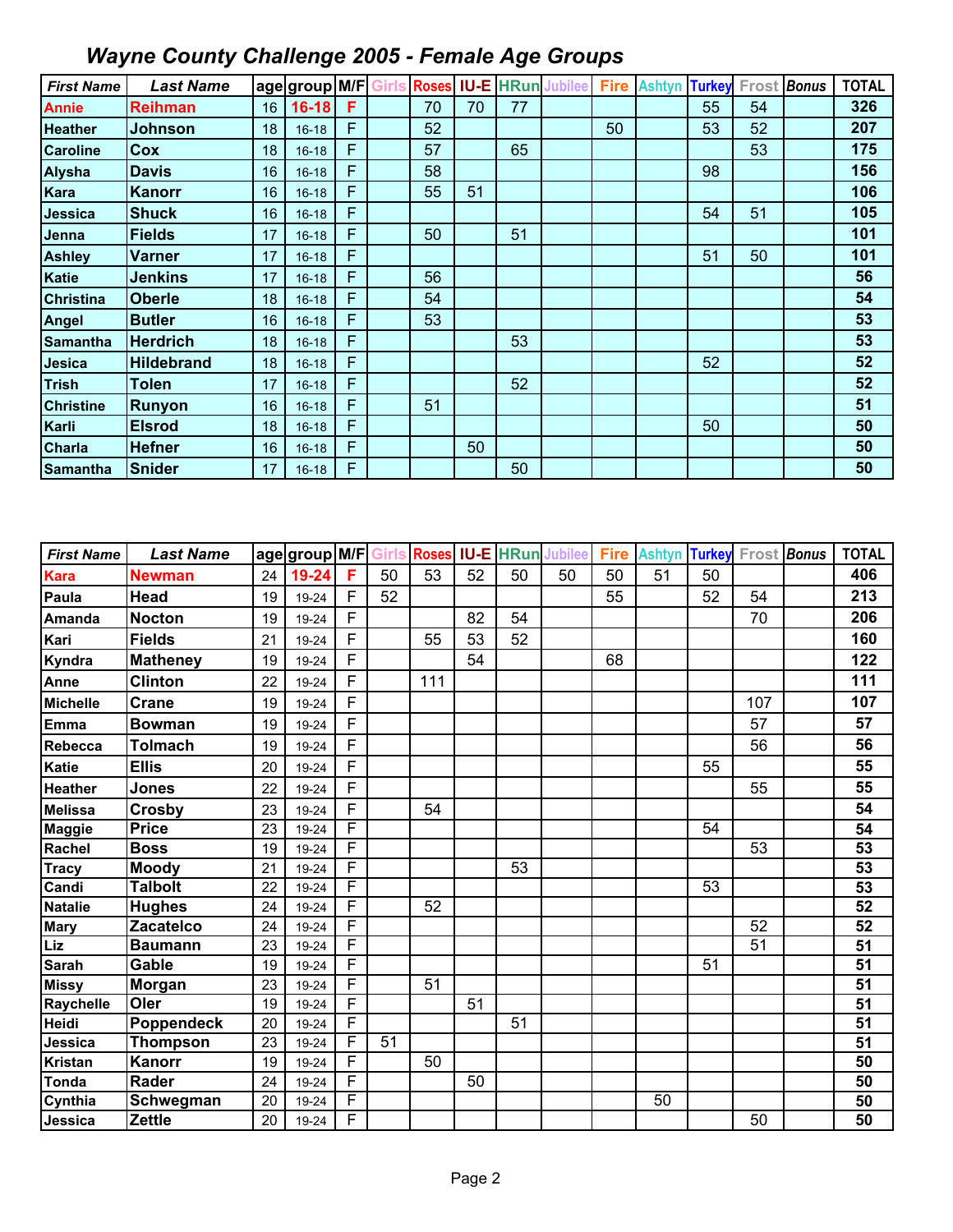| <b>First Name</b> | <b>Last Name</b> |    | age group M/F Girls |   |    | Roses |    |    | <b>IU-E HRun Jubilee</b> | <b>Fire</b> | <b>Ashtyn</b> | <b>Turkey</b> | Frost Bonus | <b>TOTAL</b> |
|-------------------|------------------|----|---------------------|---|----|-------|----|----|--------------------------|-------------|---------------|---------------|-------------|--------------|
| <b>Michelle</b>   | <b>Dafler</b>    | 27 | $25 - 29$           | F | 52 | 51    | 51 | 53 |                          | 51          | 51            | 52            | 55          | 416          |
| Leslie            | <b>Rogers</b>    | 29 | 25-29               | F |    | 50    |    | 52 | 50                       | 50          | 50            |               | 53          | 305          |
| Lori              | <b>Fowler</b>    | 28 | $25 - 29$           | F |    | 53    | 52 |    |                          |             | 76            | 55            | 58          | 294          |
| <b>Shizuko</b>    | <b>Watanabe</b>  | 26 | 25-29               | F |    | 77    |    |    |                          |             |               | 113           | 83          | 273          |
| Kelli             | <b>Stokes</b>    | 25 | $25 - 29$           | F |    | 54    | 62 |    |                          |             |               | 84            |             | 200          |
| <b>Sarah</b>      | George           | 28 | 25-29               | F |    |       |    |    |                          |             |               | 53            | 57          | 110          |
| Julie             | <b>Walton</b>    | 28 | 25-29               | F |    |       |    |    |                          |             |               | 51            | 56          | 107          |
| <b>Carrie</b>     | <b>Smith</b>     | 28 | $25 - 29$           | F | 51 | 52    |    |    |                          |             |               |               |             | 103          |
| Laura             | <b>McMahon</b>   | 29 | 25-29               | F |    |       |    |    |                          |             |               | 50            | 52          | 102          |
| <b>Erica</b>      | <b>Worthen</b>   | 25 | 25-29               | F |    |       |    | 55 |                          |             |               |               |             | 55           |
| <b>Meg</b>        | <b>Bragdon</b>   | 26 | $25-29$             | F |    |       |    |    |                          |             |               |               | 54          | 54           |
| Carolyn           | <b>Haney</b>     | 25 | $25 - 29$           | F |    |       |    | 54 |                          |             |               |               |             | 54           |
| <b>Kristina</b>   | <b>Tabor</b>     | 27 | 25-29               | F |    |       |    |    |                          |             |               | 54            |             | 54           |
| <b>Bess</b>       | Leavitt          | 25 | 25-29               | F |    |       |    | 51 |                          |             |               |               |             | 51           |
| <b>Sarah</b>      | <b>Witt</b>      | 29 | $25 - 29$           | F |    |       |    |    |                          |             |               |               | 51          | 51           |
| Tracy             | <b>Cutter</b>    | 26 | $25 - 29$           | F |    |       | 50 |    |                          |             |               |               |             | 50           |
| <b>Christa</b>    | <b>Ellis</b>     | 27 | 25-29               | F |    |       |    | 50 |                          |             |               |               |             | 50           |
| <b>Christina</b>  | <b>Falcone</b>   | 27 | 25-29               | F | 50 |       |    |    |                          |             |               |               |             | 50           |
| Lori              | <b>Watson</b>    | 28 | $25-29$             | F |    |       |    |    |                          |             |               |               | 50          | 50           |

| <b>First Name</b> | <b>Last Name</b>  |    | age group M/F |   |    |    |    | <b>Roses IU-E HRun Jubilee</b> | <b>Fire Ashtyn</b> |    | <b>Turkey Frost Bonus</b> | <b>TOTAL</b> |
|-------------------|-------------------|----|---------------|---|----|----|----|--------------------------------|--------------------|----|---------------------------|--------------|
| Lory              | <b>Michael</b>    | 34 | 30-34         | F |    |    | 53 |                                |                    | 53 |                           | 106          |
| <b>Autumn</b>     | Nottingham        | 30 | 30-34         | F |    |    |    |                                |                    | 52 | 54                        | 106          |
| <b>Jennifer</b>   | Lewis             | 30 | 30-34         | F |    |    |    |                                |                    | 51 | 52                        | 103          |
| <b>Alyssa</b>     | Frazier           | 31 | 30-34         | F |    | 52 |    | 50                             |                    |    |                           | 102          |
| <b>Tracy</b>      | <b>Bowers</b>     | 34 | 30-34         | F |    |    |    |                                |                    | 68 |                           | 68           |
| Kelly             | <b>Weaver</b>     | 33 | 30-34         | F |    |    |    |                                |                    |    | 53                        | 53           |
| <b>Melissa</b>    | <b>Toth</b>       | 30 | 30-34         | F |    |    | 52 |                                |                    |    |                           | 52           |
| <b>Kelly</b>      | <b>Burke</b>      | 32 | 30-34         | F |    |    |    |                                |                    |    | 51                        | 51           |
| <b>Heather</b>    | <b>Dils</b>       | 32 | $30 - 34$     | F |    |    |    |                                | 51                 |    |                           | 51           |
| Angela            | <b>Ousley</b>     | 30 | 30-34         | F |    |    | 51 |                                |                    |    |                           | 51           |
| <b>Charmaine</b>  | <b>Studebaker</b> | 31 | 30-34         | F |    | 51 |    |                                |                    |    |                           | 51           |
| Jane              | <b>Allen</b>      | 31 | 30-34         | F |    |    |    |                                |                    |    | 50                        | 50           |
| Aimee             | <b>Billing</b>    | 33 | 30-34         | F |    |    |    |                                | 50                 |    |                           | 50           |
| Liz               | <b>Ferris</b>     | 33 | 30-34         | F |    |    |    |                                |                    | 50 |                           | 50           |
| Jill              | Frederixon        | 34 | 30-34         | F |    |    | 50 |                                |                    |    |                           | 50           |
| <b>Beth</b>       | <b>Harrick</b>    | 32 | 30-34         | F |    | 50 |    |                                |                    |    |                           | 50           |
| <b>Krista</b>     | <b>Morisen</b>    | 34 | $30 - 34$     | F | 50 |    |    |                                |                    |    |                           | 50           |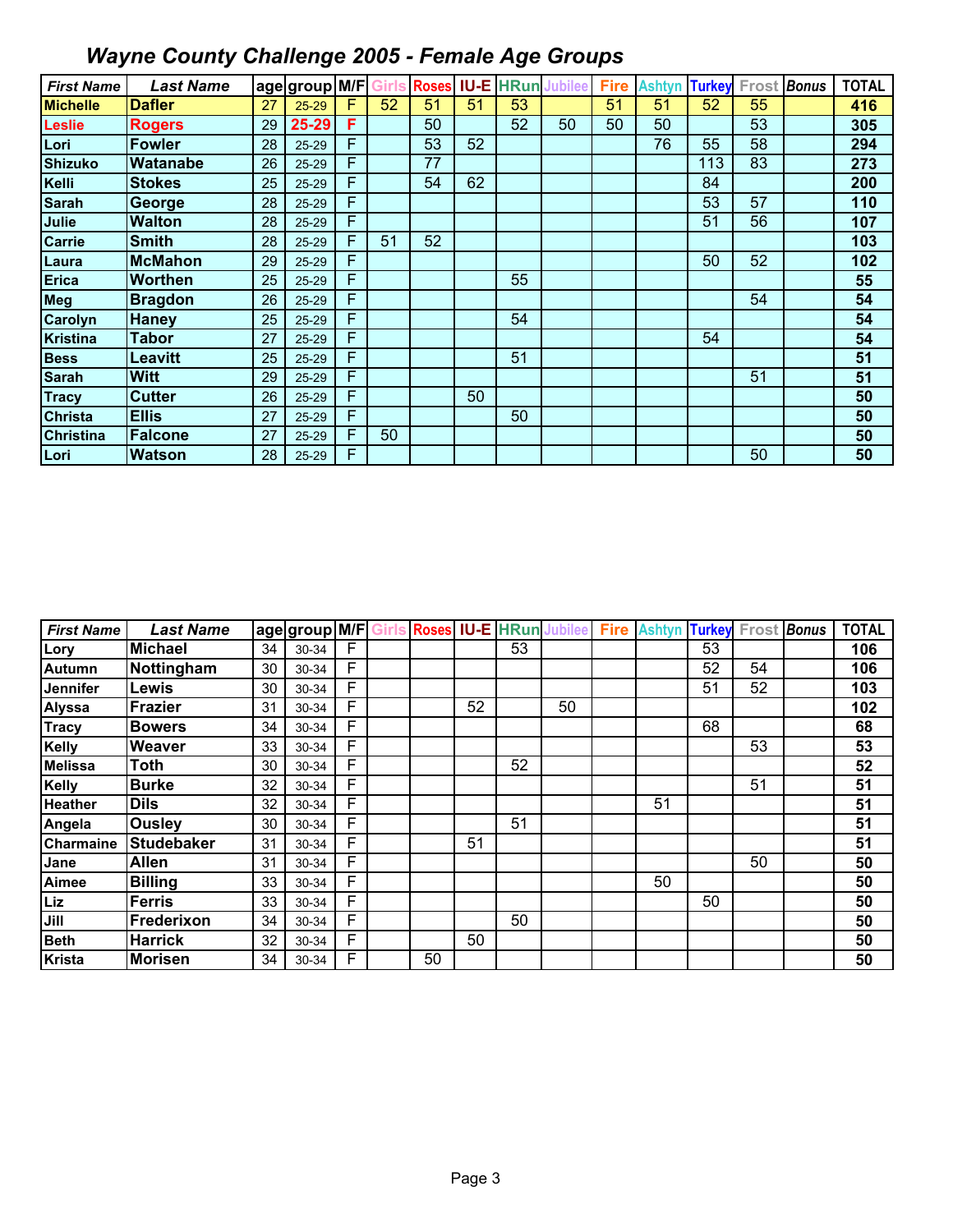| <b>First Name</b> | <b>Last Name</b>  |    | age group M/F Girls |   |    |     |     |     | <b>Roses IU-E HRun Jubilee</b> | <b>Fire</b> | <b>Ashtyn</b> | <b>Turkey</b> | Frost Bonus |    | <b>TOTAL</b> |
|-------------------|-------------------|----|---------------------|---|----|-----|-----|-----|--------------------------------|-------------|---------------|---------------|-------------|----|--------------|
| Pam               | <b>Mertz</b>      | 37 | 35-39               | F | 70 | 101 | 100 | 110 | 62                             | 75          | 82            | 125           | 114         | 47 | 886          |
| Karen             | <b>Matanich</b>   | 35 | 35-39               | F |    | 52  | 51  | 51  | 50                             | 51          | 50            |               | 50          |    | 355          |
| <b>Aletha</b>     | <b>Stahl</b>      | 38 | 35-39               | F |    | 89  | 90  | 98  |                                |             |               |               |             |    | 277          |
| <b>Kelly</b>      | Day               | 39 | 35-39               | F |    | 55  | 52  |     |                                |             |               | 54            |             |    | 161          |
| <b>Rhonda</b>     | <b>Breischaft</b> | 36 | 35-39               | F |    | 54  |     |     |                                |             | 69            |               |             |    | 123          |
| <b>Susannah</b>   | <b>Creech</b>     | 37 | 35-39               | F |    | 53  |     |     |                                | 54          |               |               |             |    | 107          |
| Gina              | <b>Jones</b>      | 35 | 35-39               | F |    |     | 53  | 52  |                                |             |               |               |             |    | 105          |
| <b>Cherie</b>     | <b>Dolehanty</b>  | 36 | 35-39               | F |    |     |     |     |                                |             |               | 52            | 51          |    | 103          |
| <b>Sherry</b>     | <b>Platt</b>      | 35 | 35-39               | F |    | 51  |     |     |                                | 50          |               |               |             |    | 101          |
| <b>Chet</b>       | <b>Paskiewia</b>  | 36 | 35-39               | F |    |     |     | 86  |                                |             |               |               |             |    | 86           |
| <b>Kris</b>       | <b>Nelson</b>     | 35 | 35-39               | F |    |     |     |     |                                |             |               |               | 53          |    | 53           |
| <b>Tammy</b>      | <b>Schultz</b>    | 36 | 35-39               | F |    |     |     |     |                                |             |               | 53            |             |    | 53           |
| <b>Beth Ann</b>   | <b>Turner</b>     | 37 | 35-39               | F |    |     |     |     |                                | 53          |               |               |             |    | 53           |
| <b>Jewell</b>     | <b>Holland</b>    | 36 | 35-39               | F |    |     |     |     |                                | 52          |               |               |             |    | 52           |
| <b>Kelly</b>      | <b>Porter</b>     | 37 | 35-39               | F |    |     |     |     |                                |             |               |               | 52          |    | 52           |
| Julie             | <b>Senefeld</b>   | 36 | 35-39               | F |    |     |     |     |                                |             |               | 51            |             |    | 51           |
| <b>Stacy</b>      | <b>Bruns</b>      | 37 | 35-39               | F |    |     | 50  |     |                                |             |               |               |             |    | 50           |
| <b>Debra</b>      | <b>Dick</b>       | 38 | 35-39               | F |    |     |     |     |                                |             |               | 50            |             |    | 50           |
| <b>Melissa</b>    | <b>Owens</b>      | 36 | 35-39               | F |    |     |     | 50  |                                |             |               |               |             |    | 50           |
| <b>Shannon</b>    | <b>Vatter</b>     | 37 | 35-39               | F |    | 50  |     |     |                                |             |               |               |             |    | 50           |

| <b>First Name</b> | <b>Last Name</b>  |    | age group M/F Girls |   |    |    |    |    | <b>Roses IU-E HRun Jubilee</b> | <b>Fire</b> | <b>Ashtyn</b> |    | <b>Turkey Frost Bonus</b> | <b>TOTAL</b> |
|-------------------|-------------------|----|---------------------|---|----|----|----|----|--------------------------------|-------------|---------------|----|---------------------------|--------------|
| <b>Maggie</b>     | Cox               | 43 | 40-44               | F | 63 |    |    | 53 | 55                             | 59          |               | 55 | 56                        | 341          |
| <b>Mary</b>       | Schwendener-Holtz | 42 | $40 - 44$           | F | 68 |    |    | 54 |                                |             | 50            | 53 | 55                        | 280          |
| <b>Polly</b>      | Wilde             | 44 | 40-44               | F |    |    | 56 |    |                                |             |               | 54 | 54                        | 164          |
| Diana             | <b>Punzo</b>      | 40 | 40-44               | F |    | 54 |    |    |                                |             |               | 52 | 52                        | 158          |
| Kari              | Kalve             | 42 | 40-44               | F |    | 50 |    |    |                                |             |               | 50 | 53                        | 153          |
| <b>Shelly</b>     | <b>Haber</b>      | 42 | 40-44               | F |    |    |    | 55 |                                |             |               |    | 57                        | 112          |
| <b>Kristy</b>     | <b>Davis</b>      | 44 | 40-44               | F | 50 |    | 55 |    |                                |             |               |    |                           | 105          |
| Lisa              | <b>Underwood</b>  | 40 | 40-44               | F |    |    | 54 | 50 |                                |             |               |    |                           | 104          |
| Valerie           | <b>Upchurch</b>   | 44 | $40 - 44$           | F |    | 52 |    |    |                                | 50          |               |    |                           | 102          |
| Adair             | Lindsay           | 42 | 40-44               | F |    |    |    |    |                                |             |               |    | 94                        | 94           |
| <b>Dorothy</b>    | <b>Bruns</b>      | 43 | 40-44               | F |    | 53 |    |    |                                |             |               |    |                           | 53           |
| <b>Kelley</b>     | Oler              | 44 | 40-44               | F |    |    | 53 |    |                                |             |               |    |                           | 53           |
| <b>Shelly</b>     | <b>Kulp</b>       | 41 | 40-44               | F |    |    |    | 52 |                                |             |               |    |                           | 52           |
| Dawn              | Pierce            | 41 | 40-44               | F |    |    | 52 |    |                                |             |               |    |                           | 52           |
| Roxanne           | <b>Binford</b>    | 43 | 40-44               | F |    | 51 |    |    |                                |             |               |    |                           | 51           |
| <b>Shelley</b>    | <b>Dodson</b>     | 42 | 40-44               | F |    |    | 51 |    |                                |             |               |    |                           | 51           |
| Denise            | Greenwell         | 40 | 40-44               | F |    |    |    |    |                                |             |               | 51 |                           | 51           |
| Eden              | <b>Rogers</b>     | 41 | 40-44               | F |    |    |    | 51 |                                |             |               |    |                           | 51           |
| <b>Mary</b>       | <b>Stewart</b>    | 44 | 40-44               | F |    |    |    |    |                                |             |               |    | 51                        | 51           |
| Paula             | Fair              | 44 | 40-44               | F |    |    |    |    |                                |             |               |    | 50                        | 50           |
| Karen             | Montgomery        | 44 | 40-44               | F |    |    | 50 |    |                                |             |               |    |                           | 50           |